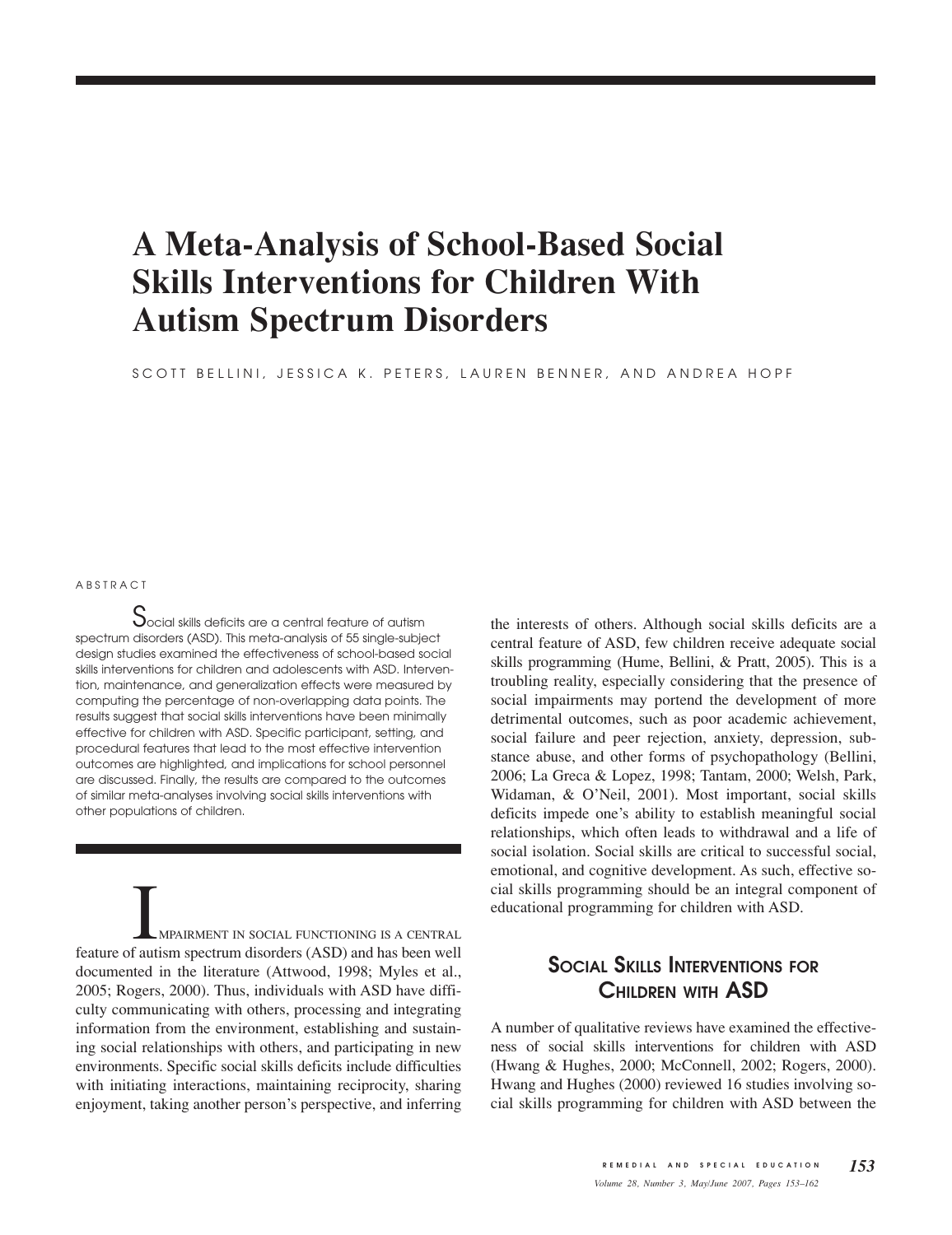ages of 2 and 12 years. The researchers concluded that social skills programming shows "considerable promise for increasing social and communicative skills" (p. 340) of children with ASD, pointing to positive changes in social behaviors across the studies in the literature review. Hwang and Hughes noted that only 9 of 16 studies measured generalization effects, and only two studies assessed intervention fidelity. Rogers (2000) provided a comprehensive narrative of social skills strategies for children with ASD. Similar to Hwang and Hughes, Rogers concluded that children with ASD were responsive to a wide variety of social skills intervention strategies to facilitate both adult–child and child–child interactions. These strategies include pivotal response training, adult prompting, environmental modifications, social skills groups, social stories, video modeling, and peer-mediated instruction.

Based on a literature review of 55 studies examining social skills interventions for young children with ASD, Mc-Connell (2002) concluded that several effective social skills interventions have been documented in the literature and that children with ASD can benefit from social skills programming. Most salient to the present meta-analysis, McConnell divided social skills interventions into five categories: (a) environmental modifications, (b) child-specific interventions, (c) collateral skills interventions, (d) peer-mediated interventions, and (e) comprehensive interventions.

According to McConnell (2002), *environmental modifications* involve modifications to the physical and social environment that promote social interactions between children with ASD and their peers. *Child-specific interventions* involve the direct instruction of social behaviors, such as initiating and responding. *Collateral skills interventions* involve strategies that promote social interactions by delivering training in related skills, such as play behavior and language, rather than training specific social behaviors. *Peer-mediated interventions* involve training nondisabled peers to direct and respond to the social behaviors of children with ASD. Finally, *comprehensive interventions* involve social skills interventions that combine two or more of the aforementioned intervention categories. McConnell's taxonomy provides a helpful framework for synthesizing studies examining social skills interventions for children with ASD and will be used in the present study.

A limitation of previous literature reviews is the lack of a quantitative metric to evaluate treatment effectiveness. That is, the researchers relied on the conclusions drawn by the studies' authors to determine treatment effectiveness. Furthermore, such qualitative reviews make it difficult to elucidate the setting, participant, and procedural features that lead to the most beneficial outcomes. Finally, qualitative reviews do not allow relative comparisons of treatment effectiveness across different intervention strategies. A quantitative synthesis of studies examining social skills interventions would add a substantial amount of information to our existing knowledge regarding the effectiveness of these interventions for children with ASD.

# **META-ANALYSES OF SOCIAL SKILLS INTERVENTIONS**

A number of quantitative meta-analyses have been performed on social skills intervention studies involving populations of children and adolescents other than persons with ASD. In general, these studies have demonstrated that traditional social skills training programs are only minimally effective in teaching social skills to children and adolescents (Gresham, Sugai, & Horner, 2001; Quinn, Kavale, Mathur, Rutherford, & Forness, 1999). Quinn et al. (1999) found small effect sizes in their meta-analysis of 35 studies examining social skills interventions in children and adolescents with emotional and behavioral disorders. Moreover, no significant differences in outcomes were observed for duration of the intervention, quality of the research design, age of the participant, and the specific construct used to measure social skills. The researchers concluded that social skills programs must be designed to fit the individual needs of the child, as opposed to forcing the child to "fit" into the chosen social skills strategy or strategies. Furthermore, the researchers concluded that the *type* of skill deficit (i.e., performance deficit versus skill acquisition deficit) must also be considered when developing a social skills intervention plan. A *performance deficit* refers to a skill or behavior that is present but not demonstrated or performed, whereas a *skill acquisition deficit* refers to the absence of a particular skill or behavior.

Mathur, Kavale, Quinn, Forness, and Rutherford (1998) conducted a meta-analysis of 64 single-subject research studies involving social skills training for children with emotional and behavioral disorders, including children with ASD. The specific focus was on treatment effects of social skills training based on computing the *percentage of non-overlapping data points* (PND) between the baseline and treatment phases for each of the studies reviewed. The overall mean treatment PND of 62% indicated a low treatment effect. The results of this study were nearly identical to those of the meta-analysis conducted by Scruggs and Mastropieri (1994), who also found a mean treatment PND of 62% for social skills training. Most salient to the present study, the mean treatment PND for the subsample of children with ASD was lower  $(M = 54\%)$  than for the subsample of children with emotional and behavioral disorders  $(M = 64\%)$  and the subsample of children with delinquent behaviors ( $M = 76\%$ ). Although the mean generalization PND was also low, the mean maintenance PND of 74% indicated a moderate maintenance effect for social skills training. Furthermore, the meta-analysis revealed that the lowest treatment effects were in the preschool group compared to elementary and secondary students. The researchers concluded that this age effect might be attributed to the fact that many social skills interventions are not structured to meet the needs of preschoolers. The meta-analysis also revealed that the number of treatment sessions was not associated with treatment outcomes. Many of the studies provided vague descriptive information regarding the duration of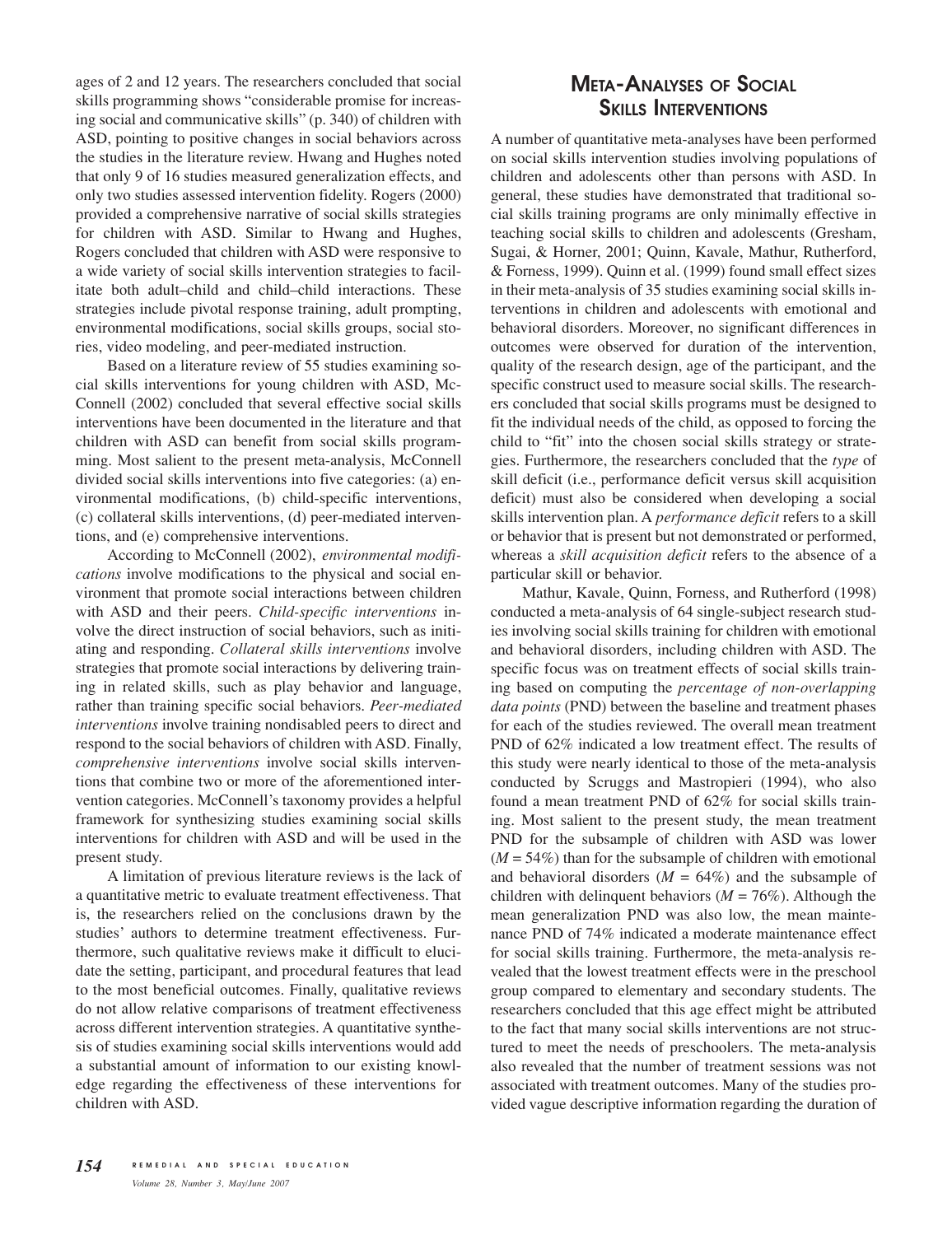instruction, however; therefore, these results should be interpreted with caution.

After reviewing numerous studies, Gresham et al. (2001) concluded that meta-analytic reviews of social skills training have yielded a wide variety of results, ranging from ineffectual to highly effective interventions. Based on their review of the literature, Gresham et al. provided a number of recommendations for promoting effective social skills interventions. First, they recommended that social skills training should be implemented more frequently and more intensely than what is typically implemented. They concluded that "thirty hours of instruction, spread over 10–12 weeks is not enough" (p. 341). Second, they concluded that a major weakness of social skills interventions is a failure to produce adequate maintenance and generalization effects. Gresham et al. attributed this, in part, to the fact that social skills training often takes place in "contrived, restricted, and decontextualized" (p. 340) settings, such as resource rooms or other pullout settings. Third, the researchers posited that the ineffectiveness of many social skills programs is a result of the interventionists' failure to match the social skills strategy to the type of skill deficit presented. For instance, if the child is experiencing skill acquisition deficits, then intervention strategies designed to teach new skills should be selected. If the child is experiencing performance deficits, then interventions strategies designed to enhance the performance of existing skills should be selected. Finally, Gresham et al. found that few metaanalytic studies reported evidence that the interventions were implemented as intended. This absence of fidelity data makes it extremely difficult to conclude whether a social skills intervention was ineffective due to an ineffectual intervention strategy or because it was poorly implemented.

# **SOCIAL SKILLS INTERVENTIONS IN SCHOOLS**

The school setting provides a fertile ground for delivering effective social skills programming, but it also presents formidable obstacles. The school day is filled with abundant opportunities to interact with peers in a natural social environment. Also, schools are equipped with trained professionals who are qualified to teach social skills, such as teachers, therapists, and psychologists. Schools are often relied upon to shoulder the responsibility of delivering social skills programming to children with social skills deficits, because the presence of these deficits significantly interferes with social relationships and has a deleterious impact on academic performance (Welsh et al., 2001). However, implementing social skills programming in schools can be challenging for school personnel, who often are presented with limited time, resources, and training. Despite a need to identify and deliver effective school-based social skills training to children with ASD, no studies to date have examined the effectiveness of this type of training for this particular population. The present

study provides a meta-analysis of school-based social skills intervention studies involving children with ASD.

## **PURPOSE OF STUDY**

The purpose of this study was to provide a quantitative synthesis of existing single-subject research studies on schoolbased social skills interventions for children with ASD. Another purpose was to examine the aggregated outcomes of these studies and to identify the participant, setting, and procedural features that lead to the most effective intervention outcomes for children with ASD. The final purpose was to compare the intervention, maintenance, and generalization effects of the studies to the outcomes of similar studies involving social skills interventions with other populations of children.

## **METHOD**

#### **Locating Studies**

Studies included in the meta-analysis were located by conducting a search of journal articles using the Educational Resources Information Center (ERIC) and PsycINFO databases for the years 1980–2005. Searches were carried out using a combination of the following descriptors: *autism*, *autism spectrum disorder*, *ASD*, *pervasive developmental disorder*, *PDD*, *Asperger's*, *Asperger syndrome*, *social skills*, *social group*, *social interaction*, *social behavior*, *conversation*, *compliments*, *cooperation*, *social communication*, *social initiation*, *social response*, *play*, *eye contact*, *turn-taking*, and *reciprocity*. Furthermore, we conducted an ancestral search of studies using the reference lists of each study located via ERIC and PsycINFO in an effort to locate additional studies that were not captured by the initial database search. Finally, manual searches of the journals *Focus on Autism and Other Developmental Disabilities* and *Journal of Autism and Developmental Disorders* were conducted. In all, 514 studies were located in this initial search of journal articles.

The abstract or method section of each article was reviewed to determine inclusion eligibility based on the following nine criteria. First, participants must have been identified as having ASD. In some instances, studies included both children with ASD and children without ASD. In these cases, data were analyzed only for the participants with ASD. Second, the study must have used outcome measures that targeted social functioning. Studies that measured only academic functioning or the reduction of problem behaviors were excluded. Third, the study must have assessed the efficacy of social skills interventions. Interventions that measured social behaviors but did not use a social skills intervention (e.g., pharmacological or other medical interventions) were excluded. Fourth, the study must have examined social skills interventions that were implemented in a school setting. In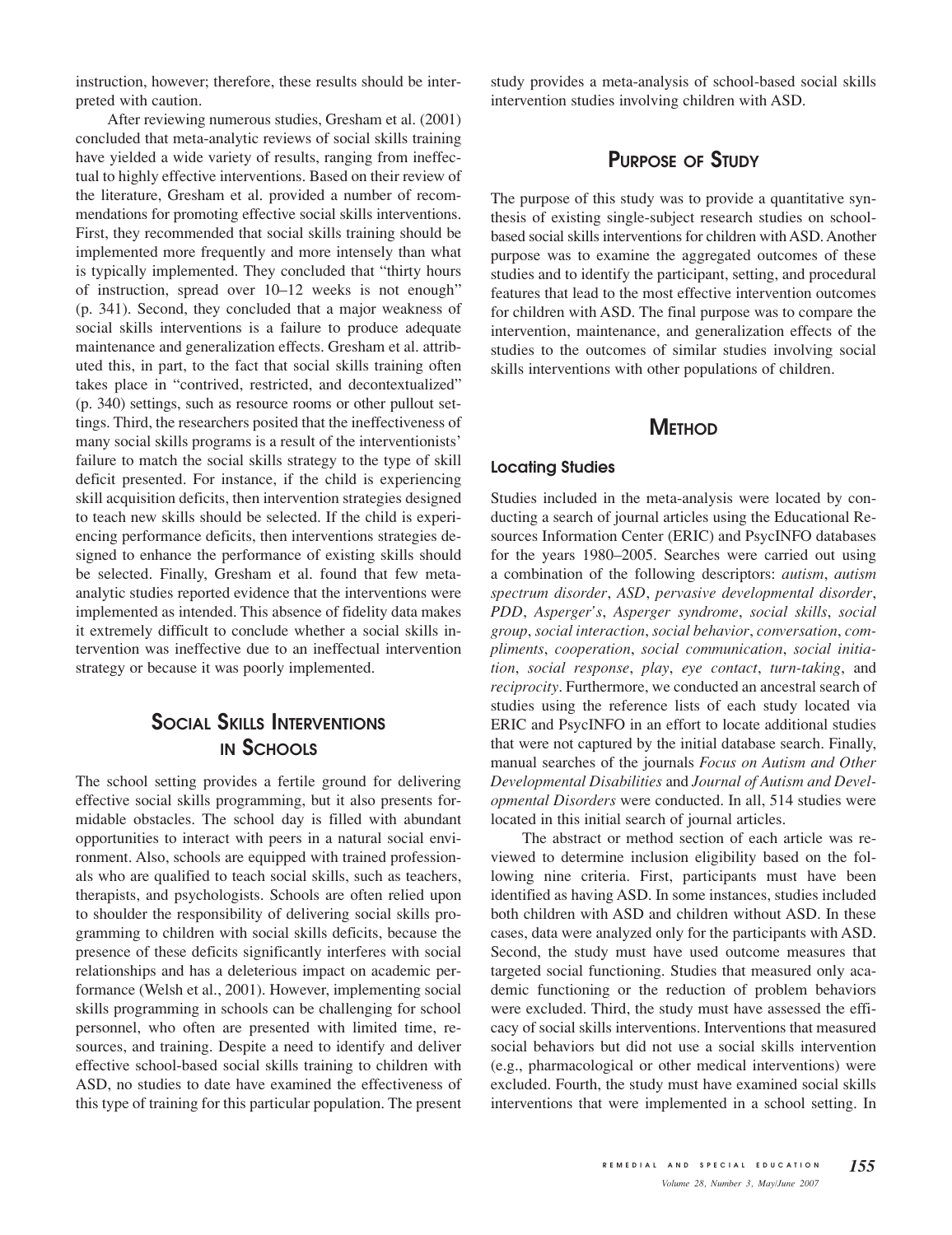cases where studies involved multiple settings (e.g., home and school), only the data for the interventions that took place in the school setting were analyzed. Fifth, the study must have used a single-subject research design. Sixth, studies must include dichotomous dependent variables (e.g., *yes*–*no*, *correct*– *incorrect*) with at least three probes or questions per data point or three data points per intervention phase. The reason for this criterion was that fewer instances could not be logically or intuitively interpreted by the metric employed in the meta-analysis (i.e., PND). Seventh, the study must present data in graphical displays that depicted individual data points rather than aggregated data (such as means), as these graphical displays were critical to the determination of intervention effectiveness. Eighth, the study must have been published in a peer-reviewed journal. Finally, the study must have been published in English. In all, 55 studies met all these selection criteria and were included in the quantitative analysis.

## **Classification**

A coding system, adapted from Bellini and Akullian (2007), was designed to analyze the 55 studies. Each study was analyzed across the following categories:

- 1. participant characteristics, including number of participants, diagnosis, and age;
- 2. intervention description, including the type of intervention strategy employed and the format of the intervention (e.g., individual versus group training);
- 3. length and dosage of intervention, including number of treatment sessions, hours of intervention, and duration of intervention (number of days from the beginning of the intervention to the end of the intervention);
- 4. research design;
- 5. description of the targeted skills and dependent variables;
- 6. intervention effectiveness, including intervention, maintenance, and generalization effects as measured by the percentage of non-overlapping data points;
- 7. location of intervention (e.g., classroom or resource/therapy room);
- 8. confirmation of experimental control through the introduction or withdrawal of the independent variable across three points in time or across three data series (Horner et al., 2005);
- 9. confirmation of whether the study measured interobserver reliability, intervention fidelity, and social validity; and

10. confirmation of whether the study systematically matched the intervention strategy to the type of skill deficit.

Three authors independently coded each study. To ensure interrater reliability, the primary author independently coded all 55 studies. Interrater agreement was obtained by dividing the total number of agreements by the total number of agreements plus disagreements and multiplying by 100. Interrater agreement for study features was 94%, with a range from 89% to 100%. Given the fact that PND calculations are more complex than recording study features, a separate procedure was employed to ensure the accuracy of the PND calculations. PND scores were initially calculated by two of the authors. To ensure interrater reliability, the primary author also calculated PND scores for each study. Initial interrater agreement for PND calculations was 81%, with a range from 71% to 91%. Discrepancies were resolved through discussion and further inspection of the graphed data points. PND scores were then independently recalculated by the two authors who initially calculated PND scores, resulting in an interobserver agreement of 100%. Furthermore, one independent reviewer (a graduate student trained in the coding system and PND calculations) coded 14 randomly selected studies (25% of the studies used in the meta-analysis) using the same procedures. The mean interrater agreement between the independent reviewer and the authors was 100% for study features and 93% for PND calculations.

#### **Analysis**

The effectiveness of interventions was determined by computing the PND for each study. PND provides a measure of intervention effectiveness and a method for systematically synthesizing single-subject research studies (Mastropieri & Scruggs, 1985–1986). It is determined by calculating the percentage of intervention data points that do not overlap with the highest baseline data point. Scruggs and Mastropieri (2001) argued that the use of PND is preferable to the use of a conventional effect size (*ES*) in synthesizing single-subject research for two primary reasons. First, *ES* computations are derived theoretically from procedures used in inferential statistics. This is problematic because the data derived from single-subject research are not independent, thereby violating a primary assumption of inferential statistics. Second, many single-subject studies include relatively few data points, which may inflate the *ES*, thus making interpretation difficult at best. According to Scruggs and Mastropieri (1998), PND scores above 90 represent very effective intervention scores, scores from 70 to 90 represent effective interventions, scores from 50 to 70 represent interventions with low or questionable effectiveness, and scores below 50 represent ineffective inventions.

PND scores were calculated for each participant and across all dependent variables measured in each of the 55 studies. Specifically, PND scores were calculated for inter-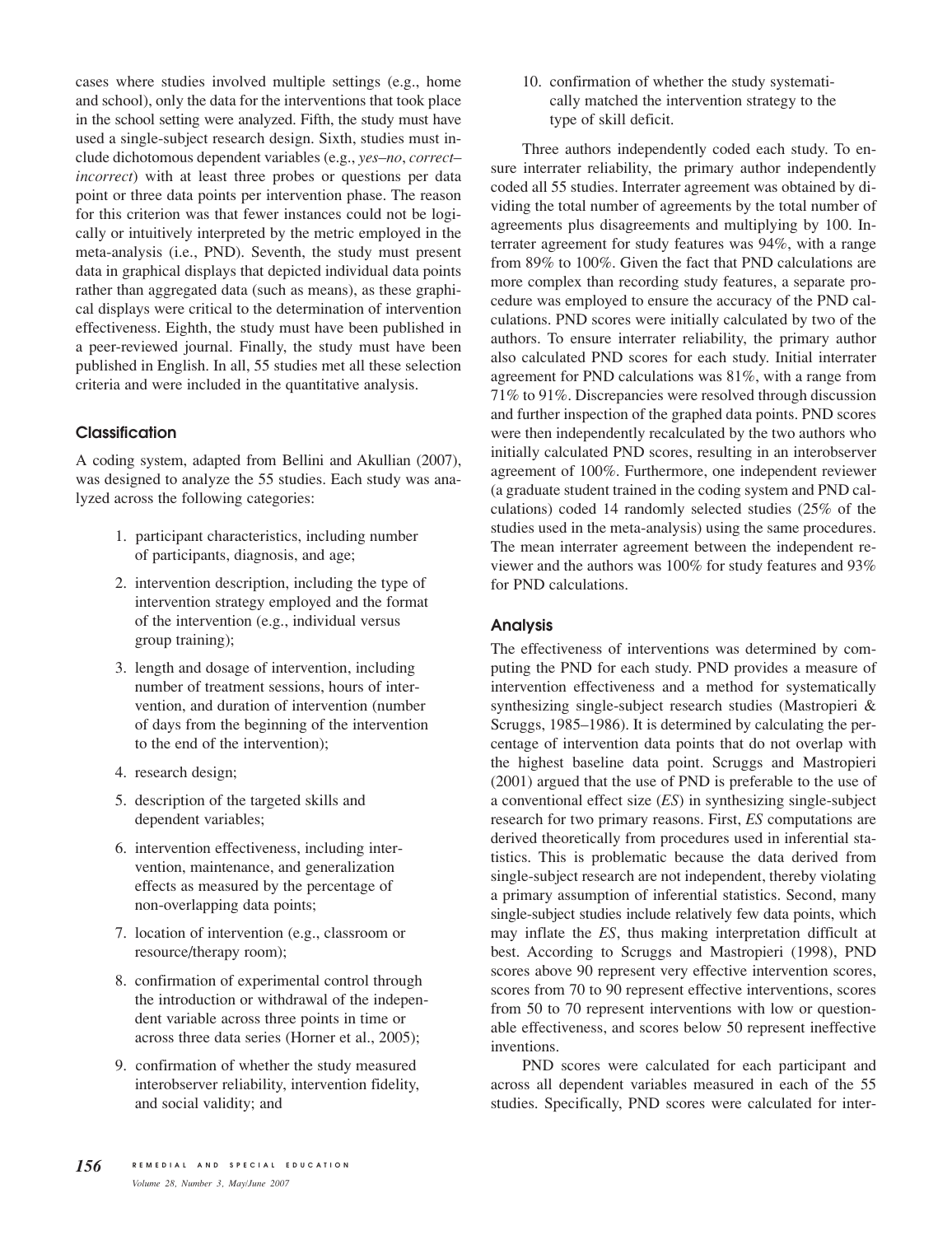vention effects, maintenance effects, and generalization effects. Maintenance effects were measured by calculating PND between baseline and the maintenance phase. Generalization effects were calculated for studies that measured intervention effectiveness across persons, settings, play stimuli, or skills and behaviors. Mean PND scores were calculated for each study and aggregated for the entire data set. Mean PND scores are reported across the two categories of dependent variables included in the analysis: collateral skills and social interaction skills. Collateral skills (McConnell, 2002) included play skills, language/conversation skills, prosocial skills (e.g., sharing, waiting for a turn, social smiling), eye contact, and joint attention. Social interaction skills included specific social behaviors, such as social initiations, social responses, social participation, and duration of interactions. One study measured both categories of dependent variables. In this case, mean PND scores were calculated for the overall study and for each of the outcome variables. PND scores are also reported across intervention features, including (a) type of intervention, as defined by McConnell (2002; e.g., environmental modifications, collateral skills intervention, peer-mediated intervention, child-specific intervention, or comprehensive intervention, which consists of a combination of the other strategies); (b) length and duration of intervention; (c) intervention format (e.g., individual versus group training); and (d) location of intervention (e.g., typical classroom or pullout). For the latter analysis, an intervention that involved removing the child from his or her typical classroom setting for any portion of the intervention was coded as a pullout intervention. One study used classroom interventions for four participants but used a pull-out intervention for one participant. In this case, mean PND scores were calculated for the overall study, and separate mean PND scores were also calculated based on the location of the intervention. Finally, PND scores are reported across participant grade level (e.g., preschool, elementary, and secondary). In some studies, the authors did not indicate grade level for elementary and secondary level children. In these cases, children under 13 years old were coded as elementary, whereas children 13 years and older were coded as secondary. Six studies involved children from multiple age groups. In these cases, mean PND scores were calculated for the overall study and for each of the age groups represented in the study.

Given the nonparametric nature of PND, the Kruskal-Wallis procedure—a nonparametric test that allows for the comparison of multiple independent samples—was performed to test for significant differences in PND across dependent variables (collateral skills vs. social interaction skills), intervention features (type of intervention, intervention format, and location of intervention), and age groups (preschool, elementary, and secondary). Furthermore, Pearson product–moment correlations were conducted to examine relationships between length and duration of intervention and treatment outcomes. Statistical significance was established at the .05 level.

## **RESULTS**

#### **Overall Study Characteristics**

The 55 peer-reviewed studies included in the meta-analysis were published between 1986 and 2005. A total of 157 participants were included. Forty-two studies used a variation of a multiple baseline or probe design, six studies used a reversal design, three studies used an A–B design, two studies used a changing conditions design, one study used an alternating treatment design, and one study used an alternating treatment and reversal design. Of the 42 studies using a multiple baseline or probe design, 24 used a multiple baseline–only design, and 18 used a combination of multiple baseline and changing conditions, reversal, or alternating treatment design. Interobserver reliability was reported in all 55 studies. Social validity was measured in 12 studies, and intervention fidelity was measured in 14 studies. Experimental control was demonstrated in 49 studies through the introduction or removal of the independent variable across three or more points in time. Interventions ranged in length from 8 to 73 sessions (*n* = 38, *Mdn* = 25.5 sessions). Hours of intervention ranged from 2.5 to 28 hours ( $n = 18$ ,  $Mdn = 7.25$  hours). Length of intervention ranged from 10 to 210 days  $(n = 30, Mdn = 60$  days). Finally, only one study systematically matched the type of intervention strategy with the type of skill deficit exhibited by participants.

## **Intervention, Maintenance, and Generalization Effects**

Based on Scruggs and Mastropieri's (1998) recommendations for interpreting the magnitude of PND scores, as noted earlier, the results indicated that social skills interventions produce low to questionable treatment and generalization effects and moderate maintenance effects for children with ASD. The results indicated a questionable intervention effect for the studies in the meta-analysis ( $n = 52$ ; PND  $M = 70\%$ , range =  $17-100\%$ ). Just over half of the reviewed studies (52%) produced mean intervention PND scores above 70. Three studies did not provide individual data points for the intervention phase of the studies; therefore, intervention PND was not calculated for these studies. Maintenance effects were reported in 25 studies, and generalization was reported and graphed in 15 studies. The results indicated moderate maintenance effects ( $n = 25$ ; PND  $M = 80\%$ , range = 17– 100%) and low generalization effects (*n* = 15; PND *M* = 53%, range =  $17-100\%$ ).

#### **Differences Across Intervention and Participant Features**

Table 1 presents mean PND scores for intervention, maintenance, and generalization effects across the types of intervention used in the studies. As illustrated, 10 studies used a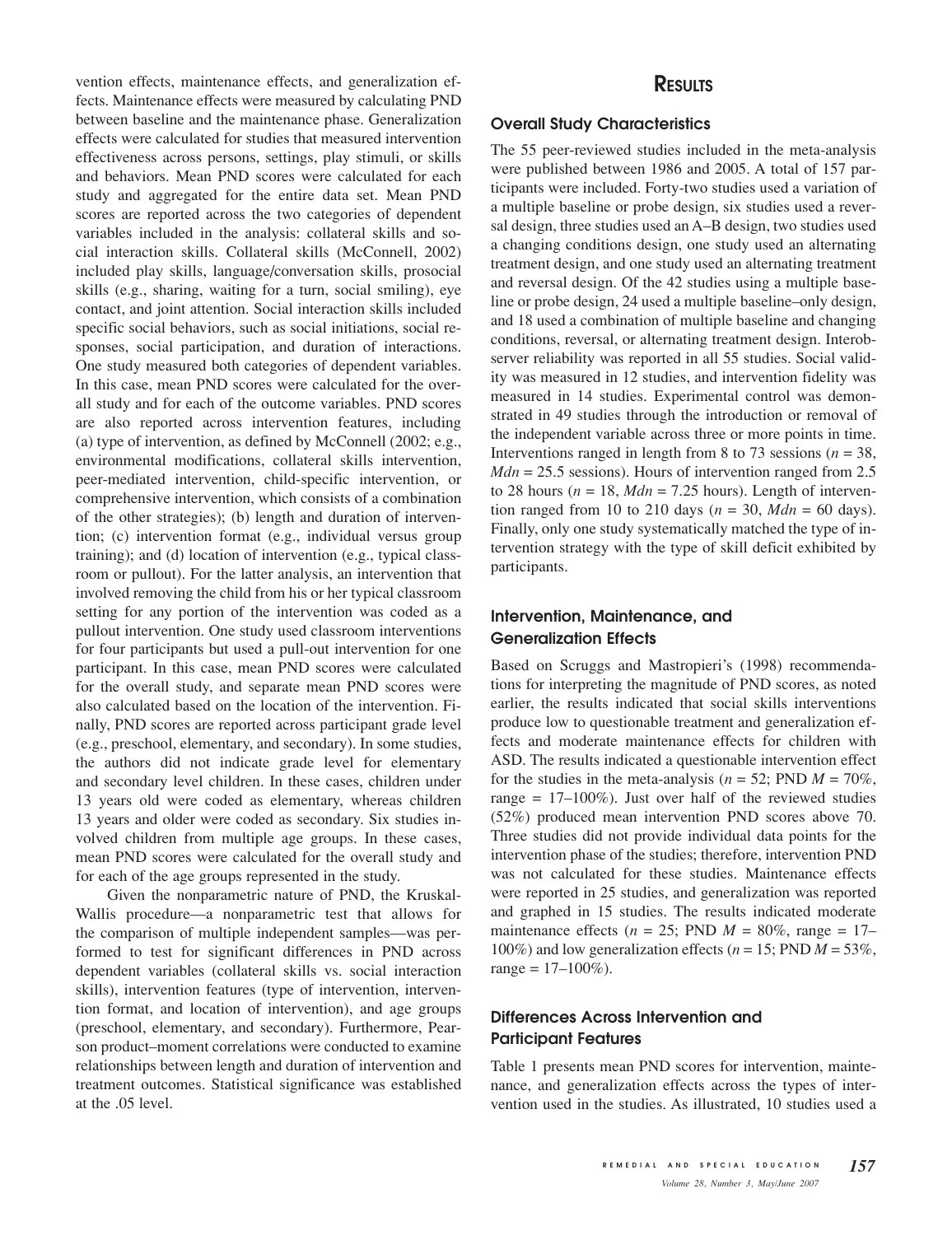collateral skills intervention, 10 used a peer-mediated intervention, 15 used a child-specific intervention, and 20 used a comprehensive intervention. No studies used an exclusively environmental modification intervention. Intervention effects were similar across categories, with the highest PND scores observed for collateral skills interventions (range  $= 43 - 100\%$ ), and the lowest scores observed for peer-mediated interventions (range = 37–100%). Greater variation in mean PND scores was found for maintenance effects, with the highest scores observed for collateral skills interventions (range = 88–100%) and the lowest scores for comprehensive interventions (range = 35–100%). Generalization PND scores also varied considerably and were likely influenced by the small number of studies that measured generalization effects. The Kruskal-Wallis procedure was performed to test for significant differences in intervention, maintenance, and generalization effects across type of social skills intervention. None of these differences reached the .05 level of significance.

Table 2 presents mean PND scores for intervention, maintenance, and generalization effects for individual and group interventions. As illustrated, 24 studies investigated interventions that involved only the target child, whereas 31 used a group intervention. Low to moderate intervention effects were found for both individual (range  $= 17-96\%$ ) and group interventions (range  $= 37-100\%$ ). Moderate maintenance effects were observed for both intervention formats. Higher generalization effects were found for individual interventions than for group interventions. Results of the Kruskal-Wallis procedure revealed that the differences between the groups were not statistically significant.

Table 3 presents mean PND scores for classroom and pullout interventions; 27 studies delivered the social skills intervention within the child's typical classroom setting, and 20 implemented a pullout intervention. One study used a classroom intervention for four participants but used a pullout intervention for one student. Seven studies did not provide sufficient information to discern the location of the intervention. The Kruskal-Willis procedure indicated significant differences between the two groups across intervention,  $\chi^2(1)$  = 4.63,  $p < .05$ ; maintenance,  $\chi^2(1) = 4.08$ ,  $p < .05$ ; and generalization effects,  $\chi^2(1) = 5.52$ ,  $p < .05$ . Interventions delivered in the child's typical classroom setting produced moderate intervention and maintenance effects and low generalization effects, whereas pullout interventions produced low to questionable intervention and maintenance effects and very low generalization effects.

Table 4 presents mean PND scores across age groups (preschool, elementary, and secondary). As illustrated, 21 studies involved preschool-age children, 23 involved elementaryage children, and 5 studies involved secondary-age students. Six studies involved participants from multiple age groups. Intervention effects were similar across age groups, with the highest PND scores for secondary-age children (range = 21– 98%) and the lowest PND scores observed for elementary-

|    |    |    |   | Generalization |   |  |
|----|----|----|---|----------------|---|--|
| %  | n  | ℅  | n | ℅              | n |  |
| 75 | 7  | 93 | 5 | 51             | 2 |  |
| 62 | 10 | 79 | 5 | 33             | 3 |  |
| 71 | 15 | 87 | 5 | 67             |   |  |
| 72 | 20 | 69 | 8 | 59             | 9 |  |
|    |    |    |   |                |   |  |

**TABLE 1. Mean PND Scores by Type of Social Skills Intervention**

*Note.* PND = percentage of non-overlapping data points.

|  |  |  |  |  |  |  |  |  | TABLE 2. Mean PND Scores by Format of Social Skills Intervention |
|--|--|--|--|--|--|--|--|--|------------------------------------------------------------------|
|--|--|--|--|--|--|--|--|--|------------------------------------------------------------------|

| Format     |    |              |    |                    |                |   |  |
|------------|----|--------------|----|--------------------|----------------|---|--|
|            |    | Intervention |    | <b>Maintenance</b> | Generalization |   |  |
|            | ℅  | n            | ℅  | n                  | %              | n |  |
| Individual | 72 | 24           | 84 | 12                 | 63             | 8 |  |
| Group      | 69 | 28           | 77 | 13                 | 43             |   |  |

*Note.* PND = percentage of non-overlapping data points.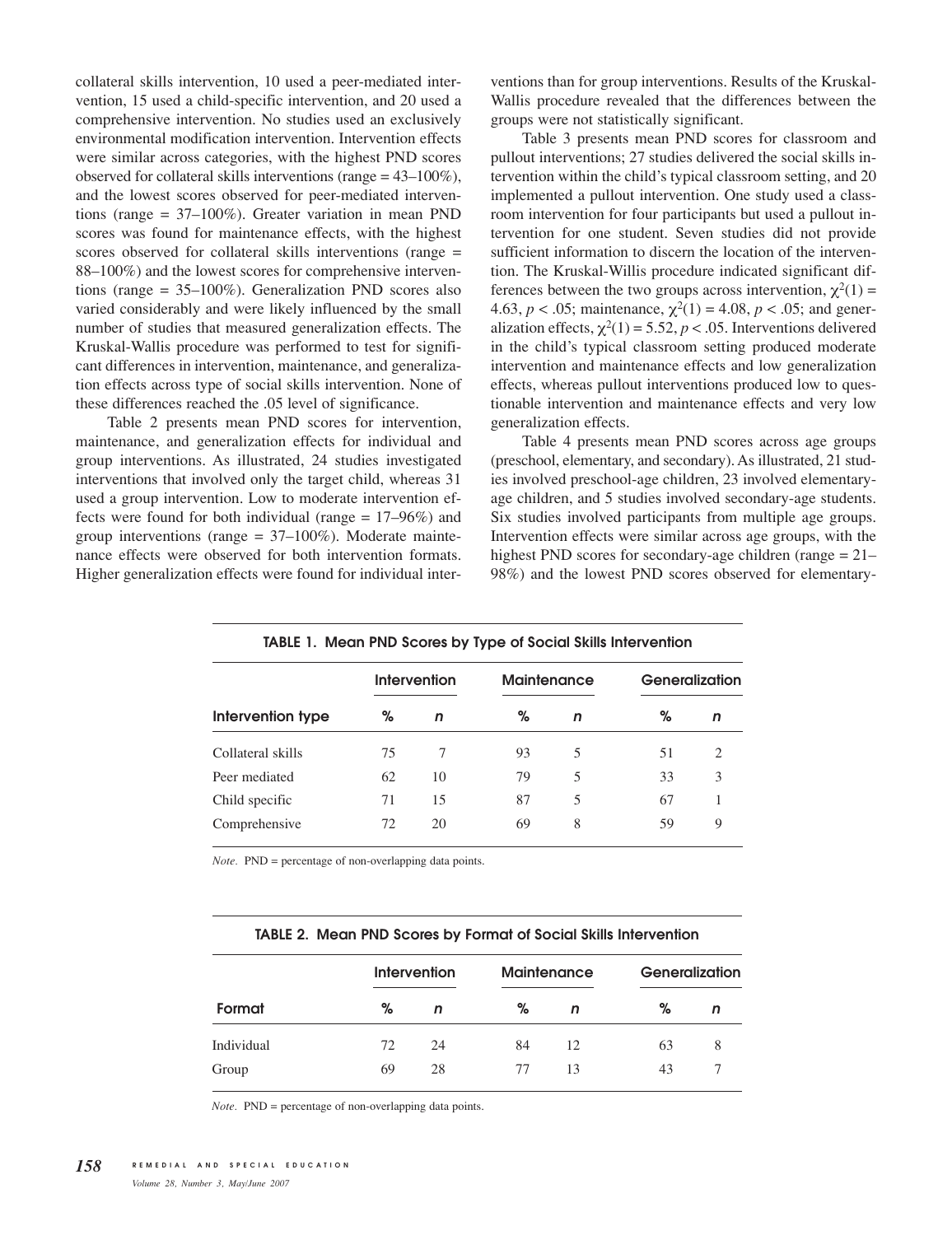| Location  |    | Intervention | <b>Maintenance</b> |    | Generalization |   |  |
|-----------|----|--------------|--------------------|----|----------------|---|--|
|           | ℅  | n            | ℅                  | n  | ℅              | n |  |
| Classroom | 76 | 28           | 88                 | 16 | 67             | 8 |  |
| Pullout   | 62 | 21           | 67                 | 9  | 29             |   |  |

**TABLE 3. Mean PND Scores by Location of Social Skills Intervention**

*Note.* PND = percentage of non-overlapping data points.

| TABLE 4. Mean PND Scores by Age Group |              |    |                    |    |                |                        |  |  |  |
|---------------------------------------|--------------|----|--------------------|----|----------------|------------------------|--|--|--|
| Age group                             | Intervention |    | <b>Maintenance</b> |    | Generalization |                        |  |  |  |
|                                       | ℅            | n  | ℅                  | n  | ℅              | n                      |  |  |  |
| Preschool                             | 70           | 21 | 74                 | 8  | 65             |                        |  |  |  |
| Elementary                            | 69           | 28 | 79                 | 14 | 40             |                        |  |  |  |
| Secondary                             | 76           | 9  | 99                 | 5  | 71             | $\mathfrak{D}_{\cdot}$ |  |  |  |

*Note.* PND = percentage of non-overlapping data points.

age children (range  $= 17-100\%$ ). The highest maintenance effects were noted for the secondary group (range  $= 96-$ 100%) and the lowest for the preschool group (range = 17– 100%). The highest generalization effects were also observed for the secondary group (range  $= 67-75\%$ ), with the lowest PND scores for elementary-age children (range = 16–79%). The Kruskal-Wallis procedure was performed to test for significant differences across age groups. None of the differences reached the .05 level of significance.

Correlational analyses were conducted to examine relationships among the number of intervention sessions, hours of intervention, and length of treatment sessions and treatment outcomes (intervention, maintenance, and generalization effects). The strength of these associations was low, and none of the correlations reached the .05 level of significance.

#### **Differences Across Dependent Variables**

PND scores were calculated for two categories of dependent variables: collateral skills and specific social behaviors. Thirtysix studies targeted specific social behaviors, and 18 studies targeted collateral skills. One study measured both types of dependent variables. Similar intervention, maintenance, and generalization effects were observed between collateral skills and specific social behaviors. Interventions targeting collateral skills produced low to moderate intervention (*n* = 17; PND  $M = 72\%$ , range = 25–100%), maintenance  $(n = 11)$ ; PND  $M = 75\%$ , range = 33–100%), and generalization effects

 $(n = 6; PND M = 53\%, \text{ range} = 25–80\%).$  Interventions targeting specific social behaviors also produced low to moderate intervention ( $n = 36$ ; PND  $M = 69\%$ , range = 17–97%), maintenance ( $n = 15$ ; PND  $M = 85\%$ , range = 35–100%), and generalization effects ( $n = 11$ ; PND  $M = 56\%$ , range = 16– 84%). The Kruskal-Wallis procedure revealed no statistically significant differences between dependent variables.

## **DISCUSSION**

The results of this meta-analysis suggest that school-based social skills interventions are minimally effective for children with ASD. Specifically, social skills interventions produced low treatment effects and low generalization effects across participants, settings, and play stimuli. Moderate maintenance effects were observed, suggesting that gains made via social skills interventions are maintained after the intervention is withdrawn. Furthermore, similar intervention, maintenance, and generalization effects were observed between interventions targeting collateral skills (e.g., play skills, joint attention, and language skills) and interventions targeting specific social behaviors (e.g., social initiations, social responses, and duration of interaction).

The low treatment effects observed in the present study are consistent with the results of previous social skills intervention meta-analyses (Mathur et al., 1998; Scruggs & Mastropieri, 1994). The mean PND scores for intervention effects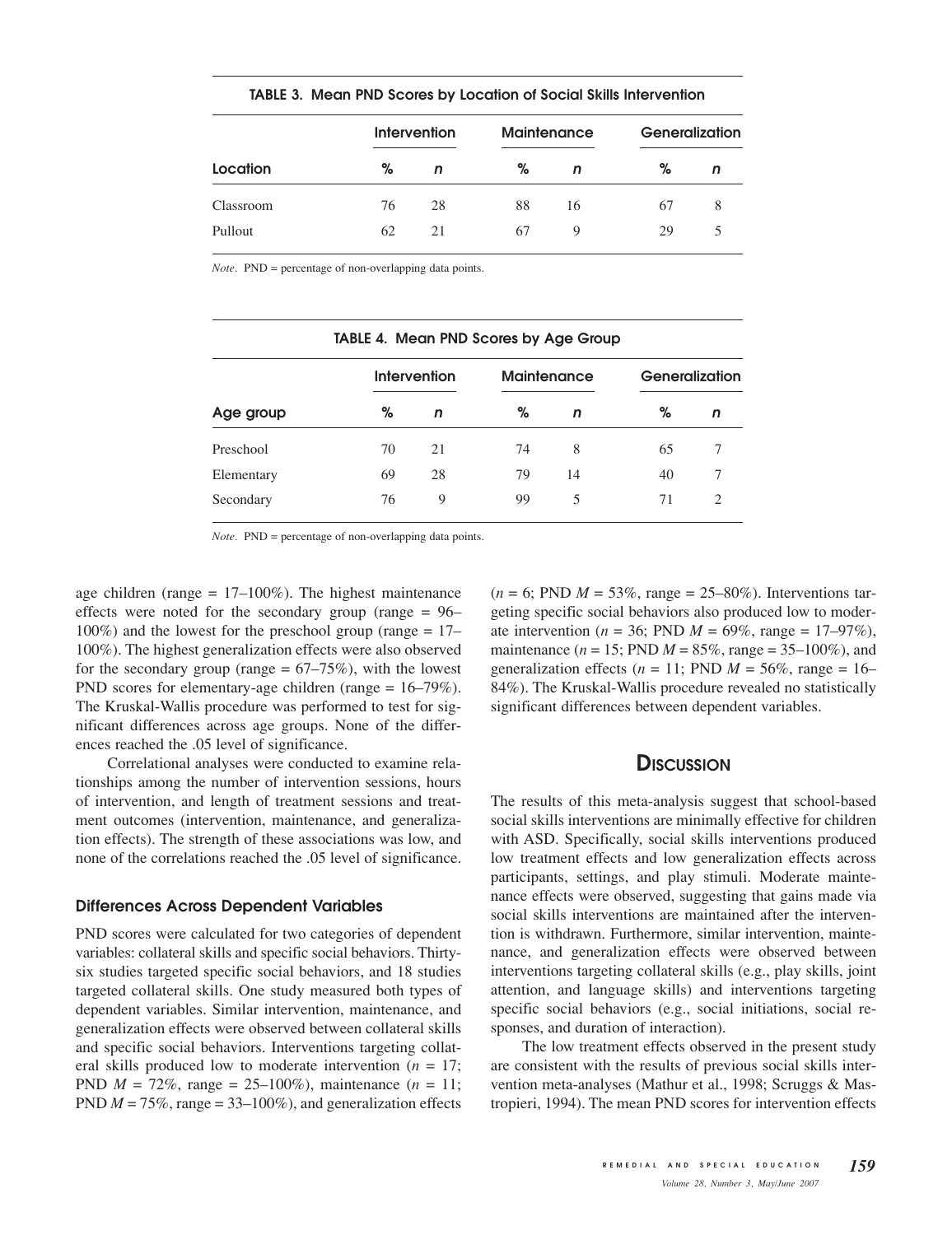observed in the present study  $(M = 70\%)$  were higher than the mean PND scores observed for the subsample of participants with ASD in Mathur et al.'s study (*M* = 54%). This difference may be due to the fact that the present study included only school-based interventions, whereas Mathur et al. included interventions that were implemented in multiple settings. The differences in outcomes may also be attributed to differences in sample size. Mathur et al. did not report the total number of participants with ASD, nor did they report the total number of studies involving participants with ASD. However, the ASD group was one of three groups derived from a total sample of 64 studies and 283 participants. In comparison, the present study included 55 studies, involving 157 participants with ASD. It can be reasonably inferred that the subsample of participants with ASD included in Mathur et al.'s metaanalysis was considerably smaller than the sample of participants with ASD included in the present meta-analysis.

Similar treatment, maintenance, and generalization effects were observed across collateral skills, peer-mediated, child-specific, and comprehensive interventions. Furthermore, there were no significant differences between the intervention and maintenance effects of studies that implemented group interventions and studies that implemented individual interventions. Individual interventions produced higher generalization effects than did group interventions; however, these differences were not statistically significant. An examination of outcomes across age groups revealed that social skills interventions were most effective with secondary-age students. However, the differences across the groups were not significant and should be interpreted with caution given the small number of studies  $(n = 9)$  that involved secondary-age participants. The length and duration of interventions varied considerably across studies. There were no significant relationships observed between the number of intervention sessions, hours of intervention, and length of intervention (total days from the beginning to the end of the intervention) and treatment outcomes. However, statistically significant differences were observed between interventions implemented in the child's typical classroom and studies implemented in pullout settings. That is, studies implemented in the child's typical classroom setting produced significantly higher intervention, maintenance, and generalization effects than interventions that involved removing the child from the classroom. Finally, only one study systematically matched the type of intervention strategy with the type of skill deficits exhibited by participants.

#### **Implications for Practice**

As mentioned earlier, Gresham et al. (2001) provided several recommendations for improving the effectiveness of social skills interventions. Their recommendations included increasing the dosage of intervention, providing instruction in the child's natural setting, matching the intervention strategy with the type of skill deficit, and ensuring intervention fidelity. These recommendations are discussed in relation to the findings of the present meta-analysis, and implications for both research and practice are provided.

**Dosage.** Gresham et al. (2001) recommended that social skills interventions be implemented more intensely and frequently than the level presently delivered to children with social skills deficits. Although Gresham et al. did not recommend a specific dosage, they stated that 30 hours of instruction, spread over 10 to 12 weeks, was insufficient. The low intervention effects observed in the present meta-analysis may be attributed to the low level of instructional intensity provided in the reviewed studies, which was considerably lower than the 30-plus hours recommended. It is important to note that the present study found no significant relationships between length of intervention and intervention outcomes. However, as in Mathur et al. (1998), many studies failed to provide adequate descriptive information regarding the intervention length and duration. Therefore, the results related to intervention length and study outcomes should be interpreted with caution. Children with ASD exhibit significant social skills deficits that may potentially lead to academic, behavioral, and emotional difficulties. As such, the recommendation to increase instructional intensity is particularly salient for this population of children. School personnel should look for opportunities to teach and reinforce social skills as frequently as possible throughout the school day. Future research studies should provide more descriptive information regarding intervention length and examine the relationship between length of intervention and intervention outcomes.

**Intervention Setting.** Gresham et al. (2001) noted that the weak outcomes of social skills interventions can be attributed to the fact that these interventions often take place in "contrived, restricted, and decontextualized" (p. 340) settings, such as resource rooms or other pullout settings. According to Gresham et al., this "decontextualized" programming leads to poor maintenance and generalization effects. The results of the present meta-analysis support this assertion; that is, maintenance and generalization effects were significantly lower for interventions that were implemented in pullout settings. In contrast, interventions that were implemented in the child's typical classroom setting produced higher maintenance effects and higher generalization effects across participants, settings, and play stimuli. In addition to higher maintenance and generalization effects, the results of the present study also suggest that interventions implemented in the child's typical classroom produce higher intervention effects. This finding has important implications for schoolbased social skills interventions. Teachers and other school personnel should place a premium on selecting social skills interventions that can be reasonably implemented in multiple naturalistic settings. This is particularly important for children with ASD, who may have considerable difficulties with transferring skills from one setting to another. Future research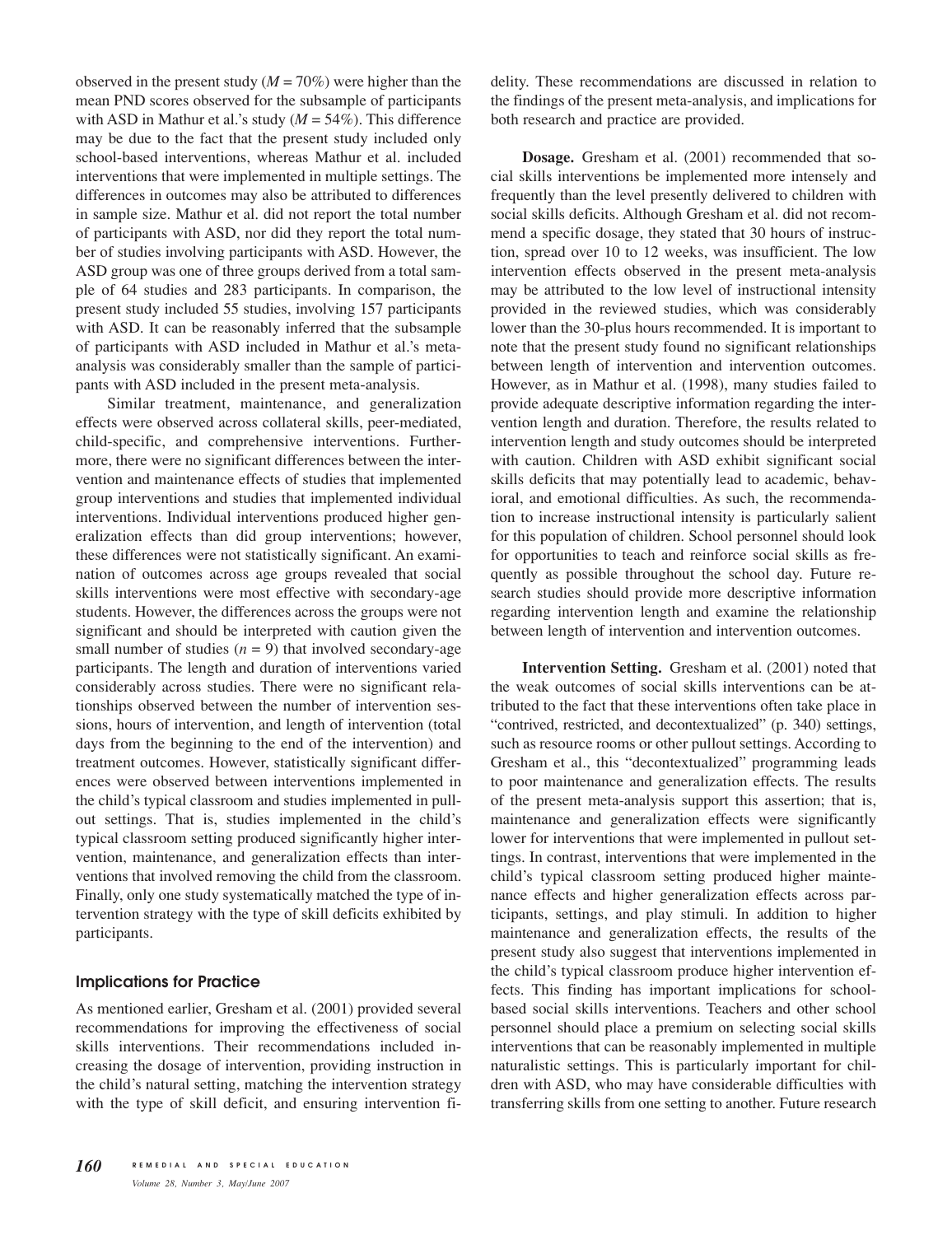should be conducted to examine this finding more comprehensively. For instance, comparison studies can be conducted to examine the differential effects of identical interventions implemented in multiple settings.

**Matching Strategy with Type of Skill Deficit.** Gresham et al. (2001) asserted that a key component of effective social skills programming is the ability of the interventionist to match the intervention strategy with the type of skill deficit. This position was supported by Quinn et al. (1999), who concluded that the failure of many social skills interventions results from a mismatch between strategy and skill deficits. Quinn et al. further stated that interventions should be designed to address the individual needs of the child, rather than forcing the child to "fit" into the selected strategy. Of the 55 studies included in the present meta-analysis, only one study pointed out the type of skill deficit exhibited by the participants. School personnel should make an intensive effort to systematically match the intervention strategy to the type of skill deficit exhibited by the child. For instance, if the child lacks the skills necessary to join in an interaction with peers, an intervention strategy should be selected that promotes skill acquisition. In contrast, if the child has the skills to join in an activity but regularly fails to do so, a strategy should be selected that enhances the performance of the existing skill. See Bellini (2006) for a comprehensive discussion of how to discern between a skill acquisition and a performance deficit and for a list of social skills intervention strategies that have been divided into strategies that promote skill acquisition and strategies that enhance the performance of existing skills.

**Intervention Fidelity.** Only 14 of the studies in the present meta-analysis measured whether the intervention was implemented as intended. Gresham et al. (2001) concluded that the failure of studies to provide intervention fidelity data makes it extremely difficult to conclude whether a social skills intervention was ineffective because of an ineffectual intervention strategy or because the strategy was poorly implemented. Poor intervention fidelity may significantly diminish the outcomes of the social skills intervention and diminish the implementers' ability to make decisions regarding the effects of individual strategies. Furthermore, social validity data were collected in only 12 of the studies in the analysis. *Social validity* refers to the social significance of the treatment objectives, the social significance of the intervention strategies, and the social importance of the intervention results (Gresham & Lambros, 1998). Thus, it involves ensuring that the consumers (parents and teachers) believe that the selected intervention strategies are effective and appropriate, and that the social objectives are important for the child to achieve. Social validity often has a direct impact on intervention fidelity. If the intervention lacks social validity, consumers are less likely to exert the effort necessary to implement the intervention, thus diminishing intervention fidelity. School personnel and researchers should make a concerted effort to collect data related to intervention fidelity.

#### **Limitations and Suggestions for Future Research**

Although the results of the present study have valuable implications for school personnel and researchers, several limitations must be noted. The relatively small number of studies included in the meta-analysis precluded a thorough analysis of covariation between participant characteristics (agespecific diagnosis, cognitive level, language level), setting characteristics (classroom vs. pullout), intervention features (length of intervention, type of intervention, group vs. individual intervention), and the outcomes associated with the social skills interventions. In particular, the sample size precluded examining interaction effects among intervention features, participant features, and outcomes. For instance, it would be important to examine whether classroom interventions are more or less effective for secondary-age children than they are for preschool-age children or elementary-age children. The number of studies included in the meta-analysis also precluded us from comparing the outcomes of specific social skills strategies, such as social stories, social scripting, prompting, video modeling, and so on. Future research should examine the outcomes of specific strategies and elucidate the participant, setting, and procedural features that lead to the most beneficial social outcomes for children with ASD.

It is important to interpret the outcomes of the present meta-analysis in the context of a potential publication bias. *Publication bias* refers to the tendency of researchers and journal editors to make publication decisions based on the strength of the study findings (Scargle, 2000). Thus, published intervention studies may inflate the true effects of a particular intervention. Publication bias presents a particular obstacle to meta-analytical researchers, as it could potentially lead researchers to overestimate the positive effects of a particular intervention. In the case of the present meta-analysis, publication bias may have inflated the intervention, maintenance, and generalization effects of the school-based social skills interventions. If so, this would indicate that the true effects of social skills interventions for children with ASD may be even lower than the minimal effectiveness observed in the present meta-analysis. Future research should examine the threat of publication bias by including unpublished studies, such as dissertations, in the meta-analysis and comparing their results to those of published studies.

Only 15 studies measured the generalization effects of social skills interventions. This small subsample precluded a more comprehensive examination of intervention features that promote the generalization of skills across participants and settings. Generalization of skills is an integral component of social skills interventions, and the success of social skills interventions should be judged based on the ability of the child to perform the skill in multiple social settings and with multiple persons. School personnel should create an explicit plan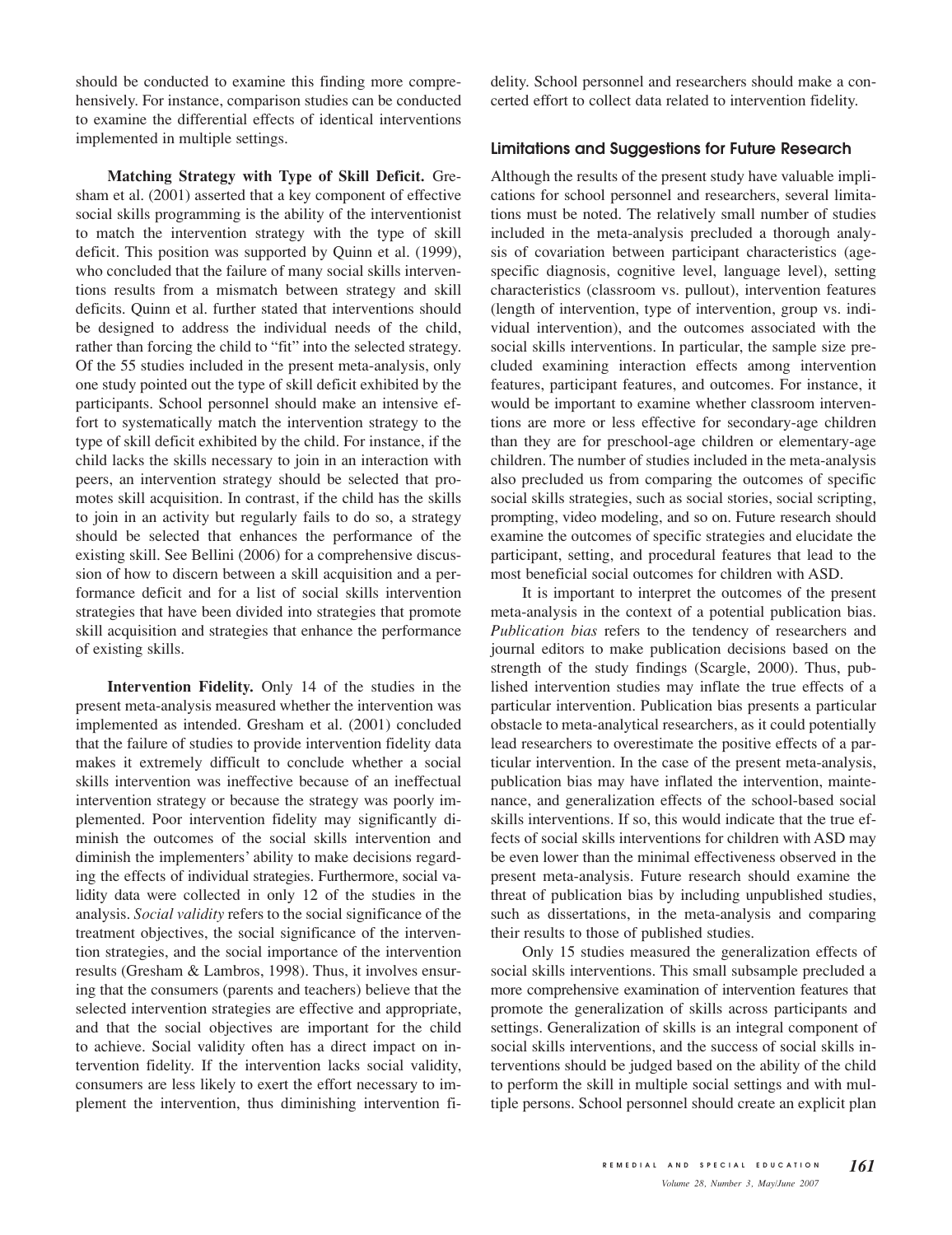for promoting generalization when developing a social skills intervention. Future research should elucidate features that improve generalization effects, such as programming for generalization, teaching self-monitoring, or providing instruction in the natural setting.

The present meta-analysis only included school-based social skills interventions. It is unclear how the results of these school-based interventions compare to those of interventions implemented in other settings, such as clinical or home settings. Future research using similar methodology should examine the outcomes of social skills interventions implemented in these other settings and compare these results with the outcomes reported in the present study.

#### **Summary**

The results of the present study are consistent with those of previous meta-analyses indicating that social skills interventions are only minimally effective for children with ASD and other social skills deficits. The results support the recommendations offered by Gresham et al. (2001), which include increasing the dosage of social skills interventions, providing instruction in the child's natural setting, matching the intervention strategy with the type of skill deficit, and ensuring intervention fidelity. Future research is needed to examine both the efficacy and the social validity of social skills interventions and to examine factors that lead to the most beneficial outcomes for children with ASD.

**SCOTT BELLINI,** PhD, is the assistant director of the Indiana Resource Center for Autism and a faculty member with the Indiana University school psychology program. His research and clinical interests include social– emotional functioning for children with autism spectrum disorders. **JESSICA K. PETERS, BSc.** is a doctoral student in the school psychology program at Indiana University. She is interested in autism spectrum disorders, early intervention, and children who speak English as a second language. **LAUREN BENNER,** BA, is a doctoral student in the school psychology program at Indiana University. Her research interests include early diagnosis and intervention for children with autism spectrum disorders. **ANDREA HOPF,** MSc, is a doctoral student in the school psychology program at Indiana University. Her interests include educational programming for students with autism spectrum disorders and academic and behavioral interventions. Address: Scott Bellini, PhD, Indiana Resource Center for Autism, 2853 E. 10th St., Bloomington, IN 47408; e-mail: sbellini@indiana.edu

#### **REFERENCES**

- Attwood, T. (1998). *Asperger's syndrome: A guide for parents and professionals.* Philadelphia: Kingsley.
- Bellini, S. (2006). The development of social anxiety in high functioning adolescents with autism spectrum disorders. *Focus on Autism and Other Developmental Disabilities, 21,* 138–145.
- Bellini, S., & Akullian, J. (2007). A meta-analysis of video modeling and video self-modeling interventions for children and adolescents with autism spectrum disorders. *Exceptional Children, 73,* 261–284.
- Gresham, F. M., & Lambros, K. M. (1998). Behavioral and functional assessment. In T. S. Watson & F. M. Gresham (Eds.), *Handbook of child behavior therapy* (pp. 3–22). New York: Plenum Press.
- Gresham, F. M., Sugai, G., & Horner, R. H. (2001). Interpreting outcomes of social skills training for students with high-incidence disabilities. *Teaching Exceptional Children, 67,* 331–344.
- Horner, R. H., Carr, E. G., Halle, J., McGee, G., Odom, A., & Wolery, M. (2005). The use of single-subject research to identify evidence-based practice in special education. *Council for Exceptional Children, 2,* 165– 179.
- Hume, K., Bellini, S., & Pratt, C. (2005). The usage and perceived outcomes of early intervention and early childhood programs for young children with autism spectrum disorder. *Topics in Early Childhood Special Education, 25,* 195–207.
- Hwang, B., & Hughes, C. (2000). The effects of social interactive training on early social communicative skills of children with autism. *Journal of Autism and Developmental Disorders, 30,* 331–343.
- La Greca, A. M., & Lopez, N. (1998). Social anxiety among adolescents: Linkages with peer relations and friendships. *Journal of Clinical Child Psychology, 26,* 83–94.
- Mastropieri, M. A., & Scruggs, T. E. (1985–1986). Early intervention for socially withdrawn children. *The Journal of Special Education, 19,* 429– 441.
- Mathur, S. R., Kavale, K. A., Quinn, M. M., Forness, S. R., & Rutherford, R. B. (1998). Social skills interventions with students with emotional and behavioral problems: A quantitative synthesis of single subject research. *Behavioral Disorders, 23,* 193–201.
- McConnell, S. R. (2002). Interventions to facilitate social interaction for young children with autism: Review of available research and recommendations for educational intervention and future research. *Journal of Autism and Developmental Disorders, 32,* 351–372.
- Myles, B. S., Adreon, D. A., Hagen, K., Holverstott, J., Hubbard, A., Smith, S. M., et al. (2005). *Life journey through autism: An educator's guide to Asperger syndrome.* Arlington, VA: Organization for Autism Research.
- Quinn, M. M., Kavale, K. A., Mathur, S. R., Rutherford, R. B., Jr., & Forness, S. R. (1999). A meta-analysis of social skills interventions for students with emotional and behavioral disorders. *Journal of Emotional and Behavioral Disorders, 7,* 54–64.
- Rogers, S. (2000). Interventions that facilitate socialization in children with autism. *Journal of Autism and Developmental Disorders, 30,* 399–409.
- Scargle, J. D. (2000). Publication bias: The "file-drawer" problem in scientific interference. *Journal of Scientific Exploration, 14,* 91–106.
- Scruggs, E. T., & Mastropieri, M. A. (1994). The effectiveness of generalization training: A quantitative synthesis of single subject research. In T. E. Scruggs & M. A. Mastropieri (Eds.), *Advances in learning and behavioral disabilities* (Vol. 8, pp. 259–280). Greenwich, CT: JAI Press.
- Scruggs, E. T., & Mastropieri, M. A. (1998). Summarizing single-subject research: Issues and applications. *Behavior Modification, 22,* 221–242.
- Scruggs, E. T., & Mastropieri, M. A. (2001). How to summarize singleparticipant research: Ideas and applications. *Exceptionality, 9,* 227–244.
- Tantam, D. (2000). Psychological disorder in adolescents and adults with Asperger syndrome. *Autism, 4,* 47–62.
- Welsh, M., Park, R. D., Widaman, K., & O'Neil, R. (2001). Linkages between children's social and academic competence: A longitudinal analysis. *Journal of School Psychology, 39*, 463–481.